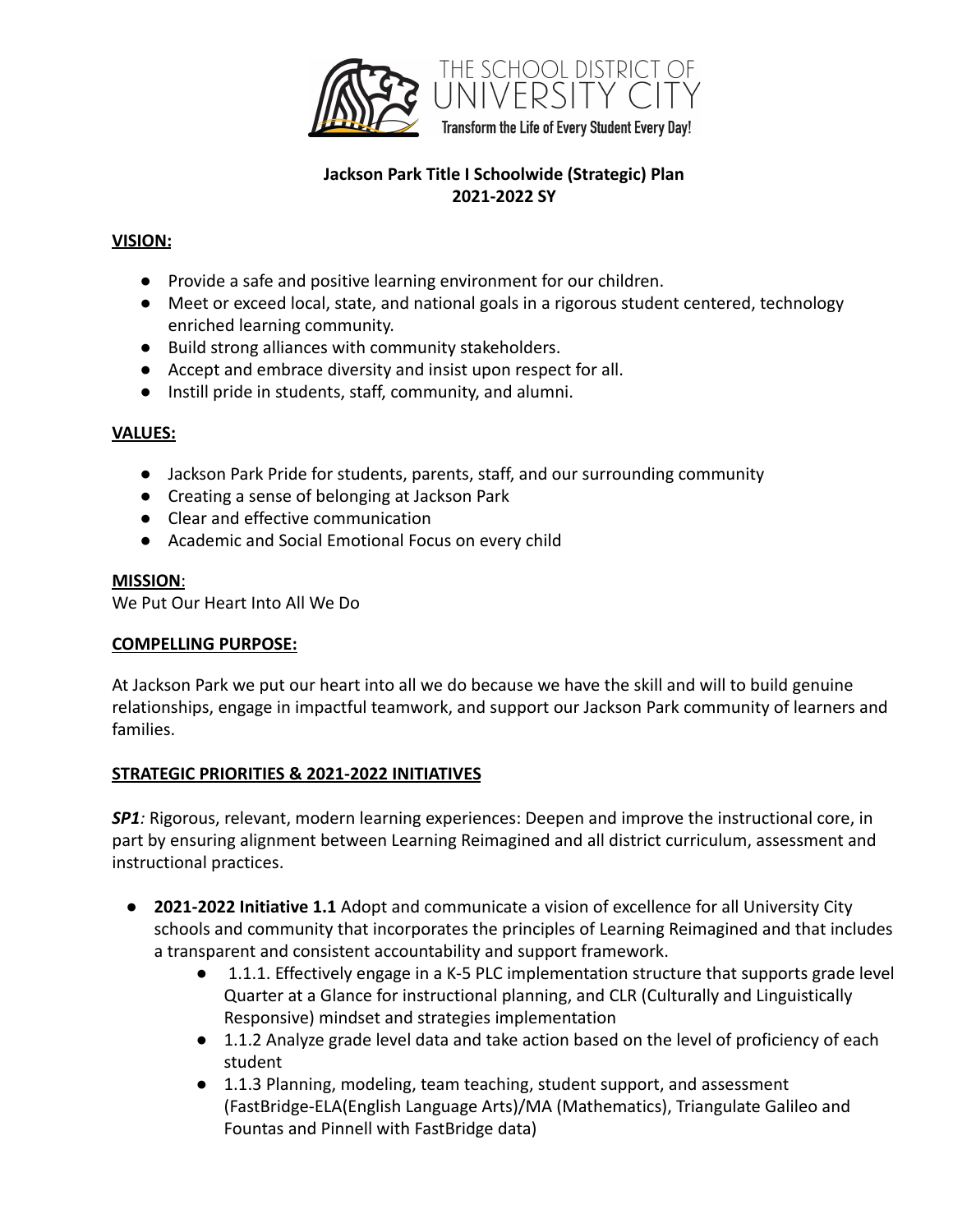- 1.1.4 Align curriculum, collaboration, and planning for instruction to align to MO Learning Standards
- 1.1.5 Create and implement actionable SEL (Social Emotional Learning) supports for all students
- 1.1.6 Systematically design Multi Tiered Systems of Support (MTSS) for all students
- 1.1.7 Systematically implement MTSS for all students daily
- 1.1.8 Systematically progress monitor MTSS data and make student centered decisions based on progress data
- **2021-2022 Initiative 1.2**: Support math teachers in planning, teaching, and reflection of mathematical lessons that builds conceptual understanding of essential learning objectives. (PK-2 Number System, 3-5 Fractions, 6-8 Expressions and Equations, 9-12 Algebraic Reasoning); through Math Immersion.
	- 1.2.1 Focus for K-5 on mathematical learning progressions in grade level teams during professional learning
	- 1.2.2 Increase teacher pedagogy and understanding through professional learning
	- 1.2.3 Restructure the math block to align to a math workshop model intentionally scheduling additional time to allow for differentiation
- **2021-2022 Initiative 1.3:** Adopt and implement with consistency a rigorous and relevant K-2 foundational literacy curriculum.
	- 1.3.1 Routine Reading Horizons observations and feedback K-3
	- 1.3.2 Implement Independent Reading routinely to reinforce the foundational literacy taught
	- 1.3.3 Adhere to a structure for hearing students read texts and respond to texts on their reading level routinely

*SP2:* Well-being and joy: Nurture a safe, caring, diverse, and equitable learning environment in which students are engaged, grow academically, socially and emotionally and see themselves as capable learners, citizens, and leaders. Our students — and our staff — are whole people who require an environment of safety, love and support to thrive. They will find that in our schools.

- **2021-22 Initiative 2.1:** Intentionally integrate SEL throughout the Pk-12 curriculum. Design and implement a comprehensive set of trauma-sensitive and restorative supports to better meet students' social, emotional and wellness needs and to better humanize and personalize students' learning experiences.
	- 2.1.1 Providing Jackson Park staff professional learning through distributive leadership among committees
	- 2.1.2 Daily Community Circles in every classroom aligned to our Panorama data
	- 2.1.3 Peace Corners in every classroom
	- 2.1.4 Implementation of JP Shared Expectations for All Students
	- 2.1.5 Buddy/Refocus room system
	- 2.1.6 Monthly recognition of academic & behavior achievement
	- 2.1.7 CLR Leadership Team structure to: Coach, Mentor, Facilitator, and Presentor
- **2021-22 Initiative:** Effectively implement the policies, procedures, practices and supports needed to address racial and other biases to drive educational equity.
	- 2.2.1 Review policy and procedures and add learning around the disruption of systems to be more inclusive and equitable surrounding our SEL initiatives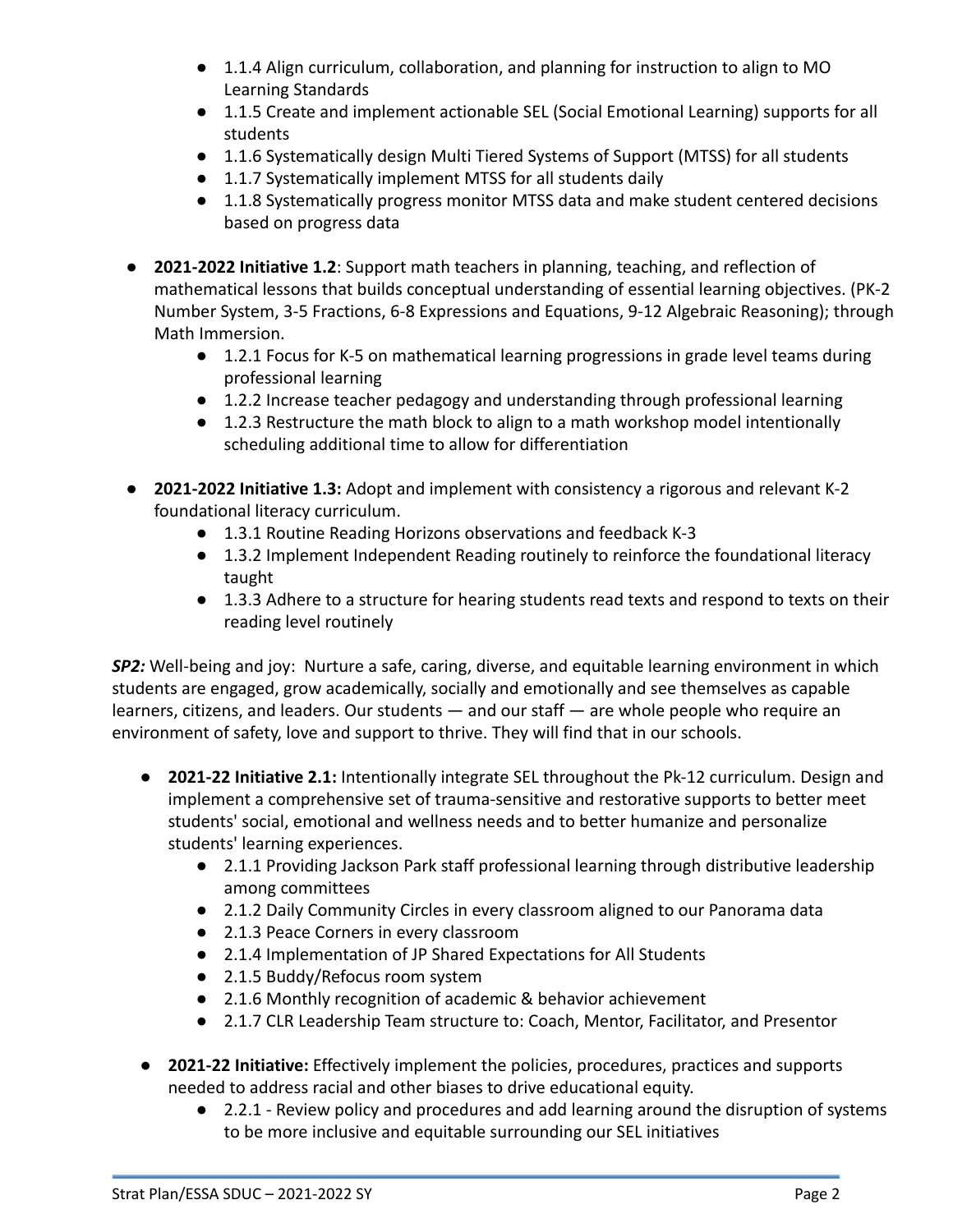● 2.2.2- Audit our current SEL structures and take actionable feedback to make equitable changes to our implementation.

*SP3:* Excellent staff: Recruit, develop and retain a highly-effective and diverse team of educators who fulfill a shared vision of academic and social, emotional excellence grounded in "Learning Reimagined" by building and utilizing exceptional talent practices. We will recruit, develop and retain excellent teachers, principals and specialists ready to commit to our shared vision of academic excellence through Learning Reimagined.

- **2021-22 Initiative 3.1:** Design and launch high-quality adult learning structures and support, grounded in a scope and sequence that integrates learning related to all initiatives, as well as a focus on collaborative learning, curriculum and content internalization (including developing teachers and school leaders to meet the social, emotional and wellness needs of their students, including through high-quality professional learning focused on humanizing and personalizing classrooms and schools.)
	- 3.1.1 TIL (Teacher Instructional Leader) provides consistent non-evaluative feedback and coaching support using the Student Centered Coaching Model and Reading Horizons feedback cycle
	- 3.1.2 All staff engage in an observation and feedback cycle for self and others
	- 3.1.3 Engage in shared learning around coaching models, and coaching methods and strategies for support
	- 3.1.4 Mentorship within the staff for new staff
	- 3.1.5 The Self-Care Committee focuses on staff well-being and community building
	- 3.1.6 The Jackson Park calendar of events for the school year has been redesigned to have staff participation and a balance of staff event attendance
	- 3.1.7 Align Teacher Growth Plans and Student Learning Outcomes

*SP4:* All hands: Deepen partnerships with parents/guardians, alumni, and community so they can enhance the work of the district on behalf of our students, families and educators. Our plan is ambitious. It will happen only with support and partnership both inside and outside the hallways of University City schools. We need the University City community and the greater community to help us succeed.

- **2021-22 Initiative 4.1:** Continue to strengthen and expand communications and opportunities for parent/guardians to engage both in district and school-level decision making and better equip them to support their students' academic and social emotional learning at home
	- 4.1.1 Equipping parents with a guide of questions to ask during parent conferences regarding: work samples, assessments, discipline and attendance
	- 4.1.2 Providing a protocol for parent communication for awareness, repeated behaviors and actions, and parent meetings
	- 4.1.3 Bi-monthly JP (Jackson Park) Parent Community Meetings with a focus on input and parent feedback through an in-person and virtual option
	- 4.1.4 Provide parents with students' attendance and discipline records when progress reports and report cards are sent home
	- 4.1.5 JP's Care Team to assure students' needs are addressed in a timely manner
	- 4.1.6 During virtual instruction, provide parents a standing weekly, grade level Zoom dedicated to outlining the instructional week, and answering any parent questions

## **School level initiatives for 2021-2022 SY that DO NOT align with the district-wide priorities named above:**